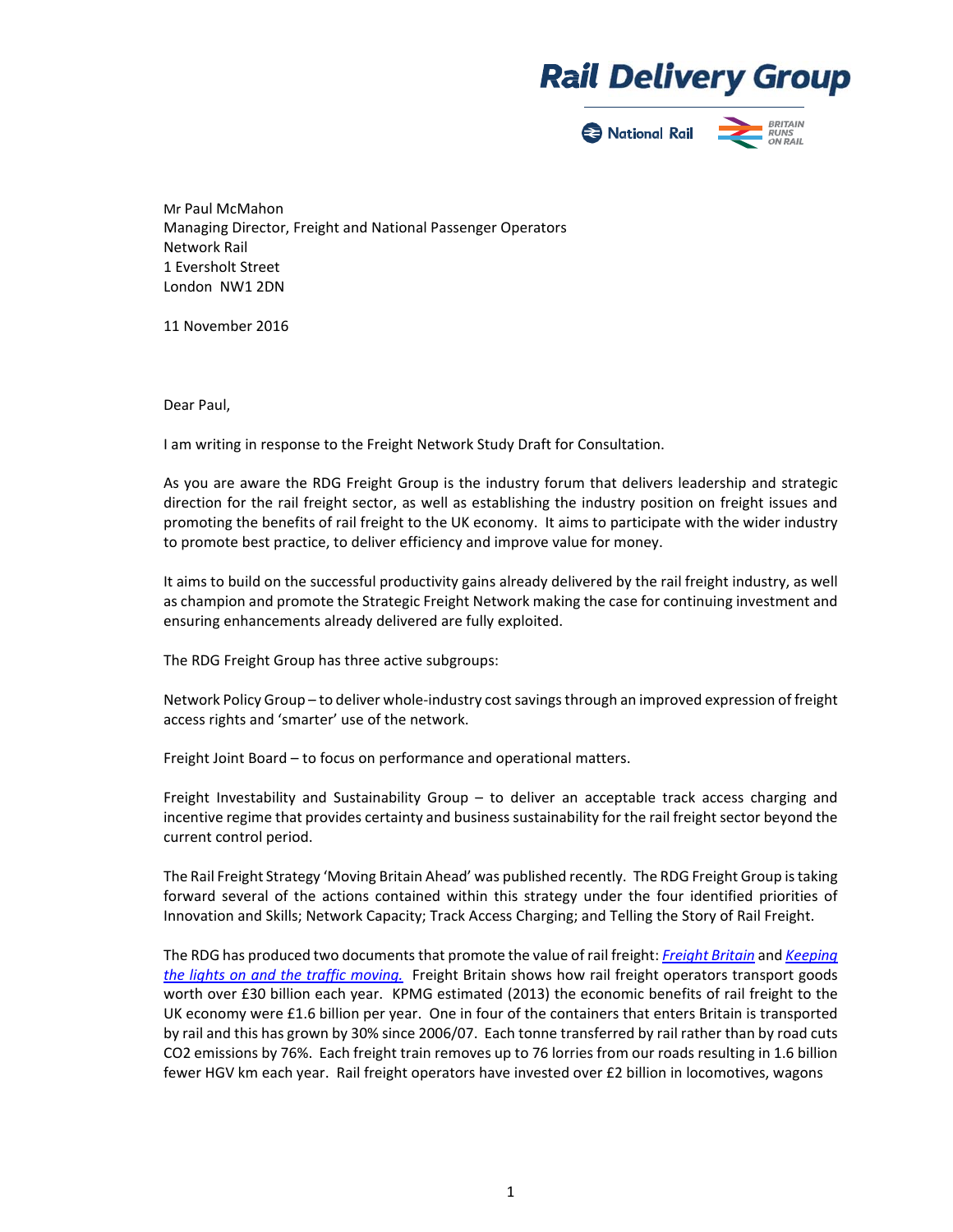and capital equipment since the mid 1990s and Britain's ports have invested over £250 million in rail‐ connected facilities.

RDG welcomes the publication of the Freight Network Study as a vital part of the rail industry's Long Term Planning Process. This is an important document as it sets out in a single place the priorities for enhancing the rail network.

We support the two identified priorities:  $(1)$  Increasing the future capacity of the network – to enable more trains to operate; and (2) Enhancing its capability – to make more efficient use of the rail freight network.

It is a necessarily lengthy document that brings together a number of different reports and studies into a single location. This is particularly useful for external stakeholders and freight customers. However, the length of the document does mean that an important concise narrative needs to be developed and we recommend that this is signed off through the RDG Freight Group.

The RDG and wider industry has been actively involved in the Freight Network Study Working Group. This is the stakeholder body that has helped to develop the Freight Network Study and gives us the assurance that a thorough participative approach has been followed. We look for this voice for freight to be maintained across other programme control boards at both a national and route level.

The RDG are keen to make sure the iterative process continues to retain alignment with the Strategic Freight Network (SFN) as well as the emerging Initial Industry Advice (IIA). This has been achieved thus far and we ask that this alignment remains the focus over the next few important months.

The market commodities overview in the Freight Network Study and the range of future options for investment along lines of route is particularly helpful to funders and industry players because it places the customer at the heart of decision‐making and long term planning. The rail freight sector is intensely competitive, with five main operators competing across all commodities and with all modes. This has changed markedly since the mid-1990s when there were just two rail freight companies operating largely within discrete sectors.

These are tough times for rail freight, particularly given the long term decline in coal traffic. But there is an opportunity for rail freight to continue to take lorries off our roads and contribute to the success of businesses across the country. Intermodal and construction continues to grow and further innovation will enable new markets to emerge. The underlying market analyses must increasingly include the wider freight market trends and dynamics if modal shift is to be accelerated.

We welcome the spotlight on enhancements as the structural changes in the sector further emphasise the need for continued investment in our rail network. We would encourage a greater focus on the outputs from enhancements rather than inputs, as well as certainty about future charging arrangements. In the light of current funding constraints, next steps should be to better understand the value for money of the various options and prioritise accordingly.

A stable long term charging regime is necessary to enable continued sustainable investment, improve customer confidence, modal shift and economic benefits to the UK economy. Alongside this, the RDG continues to press government for a level playing field with road. Track access rights need to reflect the flexible requirements of freight customers given network capacity constraints.